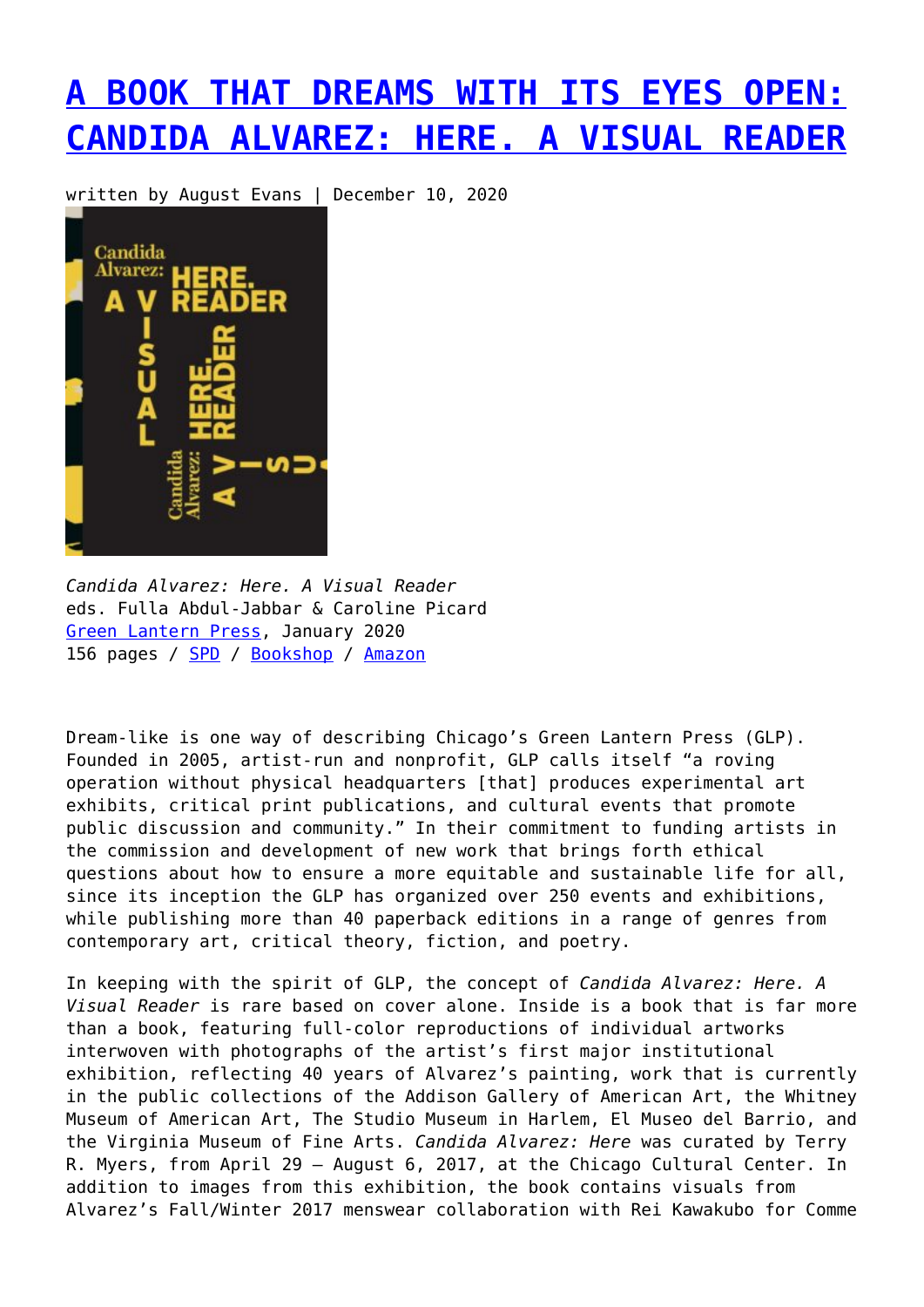des Garçons*.*

The yellow and black pattern of the book cover is the same as the adhesive vinyl installed on baseboards throughout the Chicago Cultural Center museum space, a site-specific work Alvarez titled, *Comme des amigos forever*, 2017, the repetitive pattern mirroring an earlier painting, one of several selected for the Comme des Garçons Homme Plus and Shirt lines. In her essay, "When Painting Stepped Out to Lunch," Kellie Jones calls Alvarez's wrapping "ebullient vinyl…unconventional 'work' [that] held the room and her ideas together structurally and bound viewers into these spaces as well." In this way, it is as though Alvarez gives "roots" to her art system, expanding its dimension beyond walls and floors and down into the very earth.



Alvarez describes her painterly process as spurred by intuition in merging the "painted" and "cosmic" universes. In the same way, the *Here* exhibition straddles the world of wall and floor, as here the 2015 painting "dar luz" ("to give birth"), literally births into the gallery space: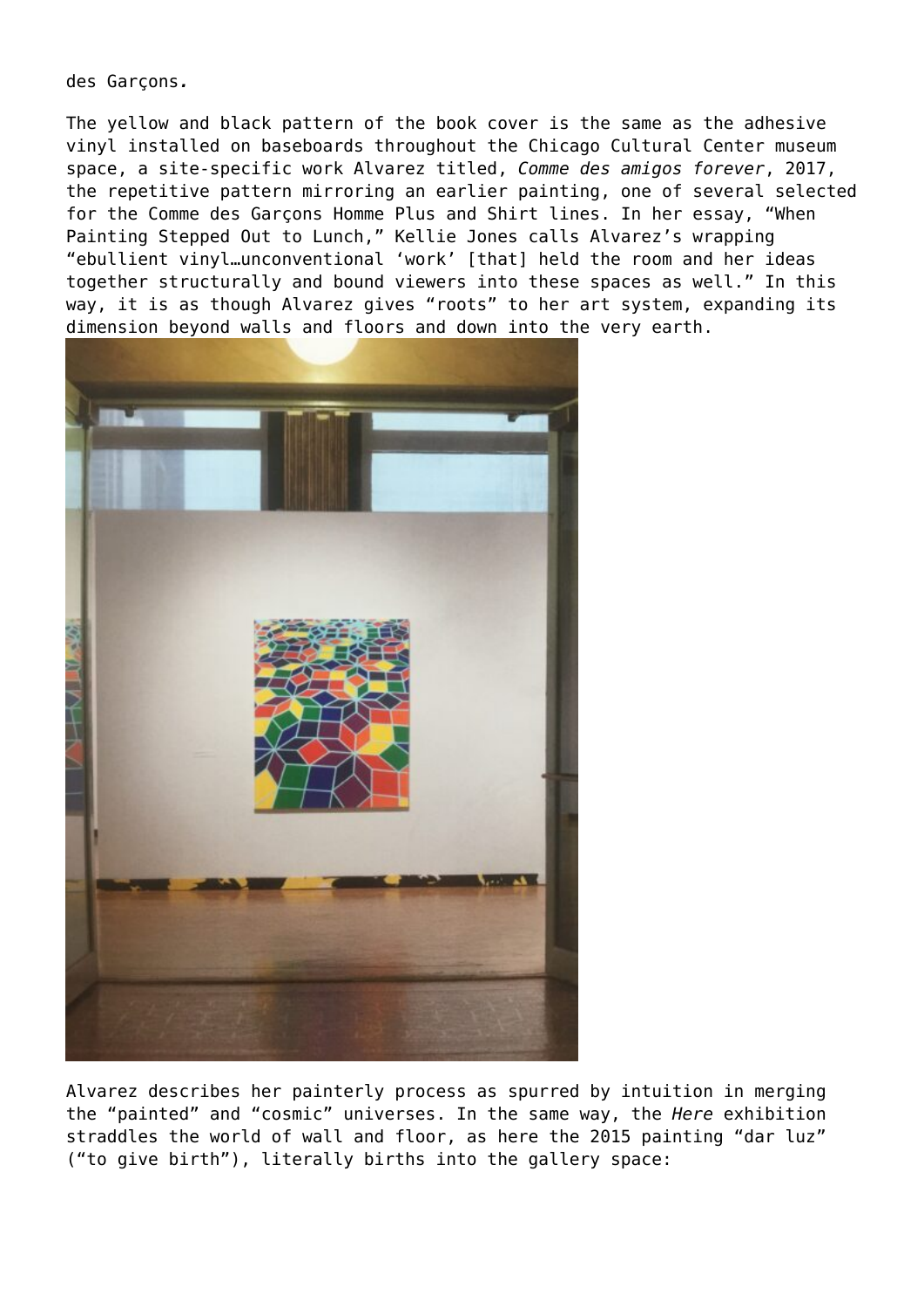

In the Introduction, editors Fulla Abdul-Jabbar and Caroline Picard write that the book begins with an exhibition, "transposing a three-dimensional gallery space into an arrangement of two-dimensional pages. But," they continue, "this book aspires beyond a literal translation of one exhibition." Such multi-dimensionality is certainly felt in *Here*'s selection of articles from 1983 to the present; conversations between Alvarez and Dawoud Bey, Kay Rosen, Daniel Schulman, and Rebecca Walker; newly commissioned texts, including a prose response by Elizabeth Alexander; and essays by the exhibition's curator, Terry R. Myers, and art historians Kellie Jones and Daniel R. Quiles.

This layering approach, of commentary and conversations on Alvarez's work from various points throughout her career, add to the diamond-like dimension of the complex book, creating the experience of witnessing not just the apex of a great artist's long career in an excellently curated exhibition, but the myriad experiences that led to it. The book itself does seem to mirror a quality of Alvarez herself, evidenced by *The Hybrid Series* of 1982, where, as Quiles writes, "abstract compositions clash with their highly recognizable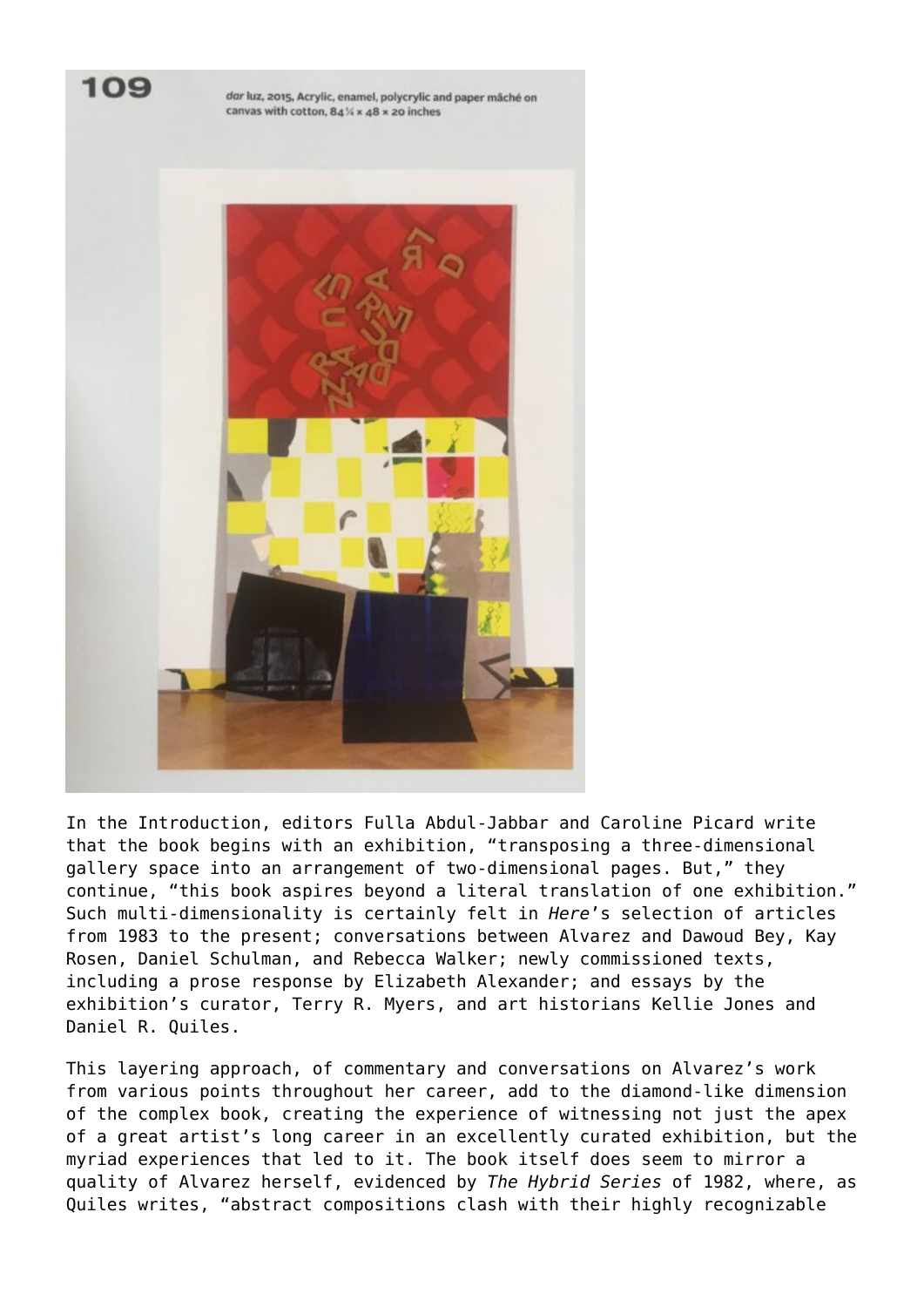materials." In the exhibition pamphlet for the series, Quiles cites Alvarez, who says she has sought to create "a third reality created by the bringing together of two separate entities, painting and collage":



This hybrid reality is a quality of Alvarez's art referred to by most every author in *Here.* In her 1989 essay, "Paintings and Drawings," written for New York's June Kelly Gallery, Elizabeth Murray notes that Alvarez's paintings "evolve, like a dream, in many convoluted layers, in an evanescent atmosphere." This dream space is also referred to by *Here* curator, Terry R. Myers, who writes in "Recognize": "Alvarez interweaves the actual chronology of her work with a perpetual rearrangement of its various components to merge past, present, and future over and over again in painting after painting," lending her works a "kaleidoscopic" and "telescopic" nature: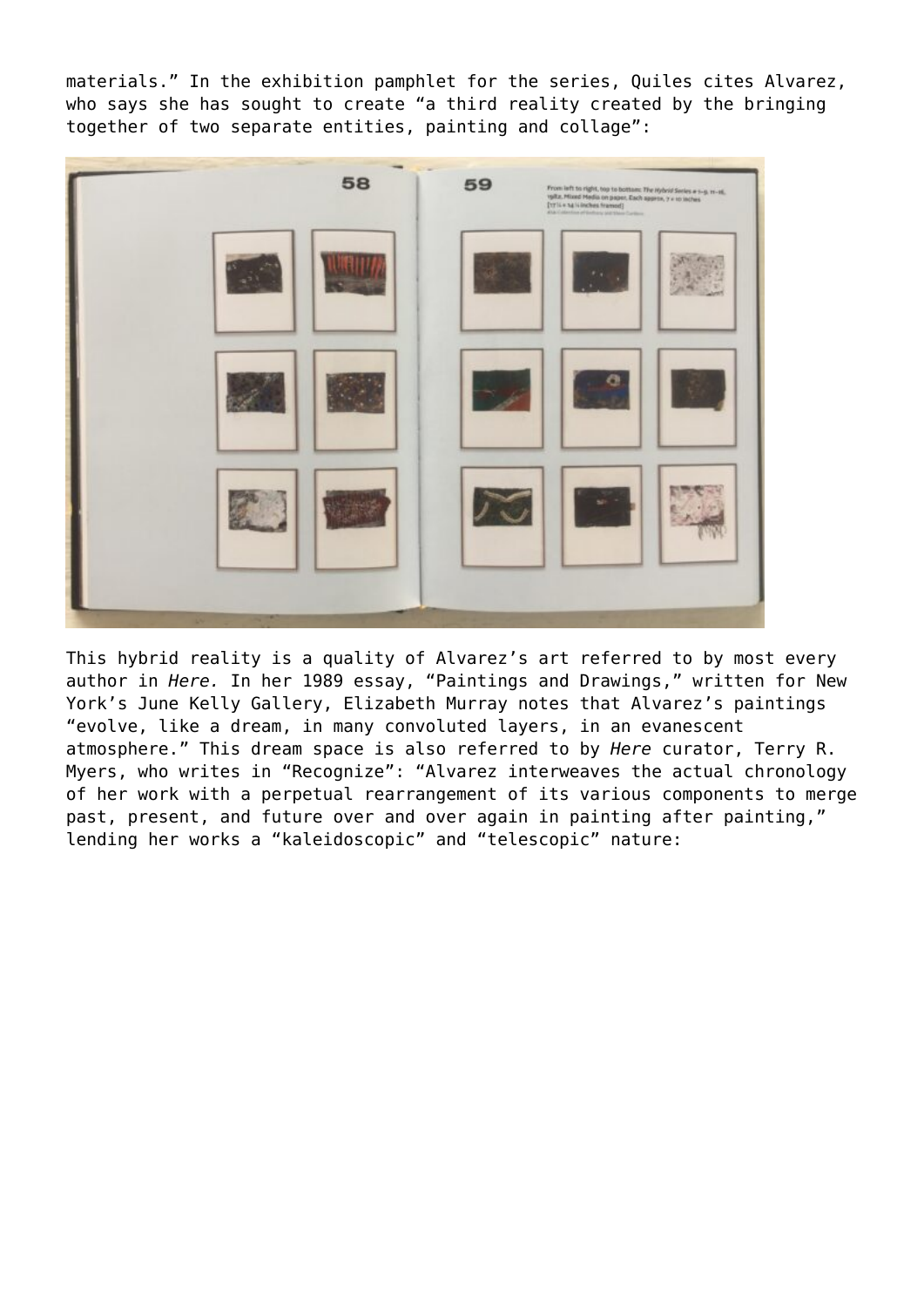

Alongside memory versus reality, at play within Alvarez's work is a self that wants to be accepted within a climate of racism. In Coco Fusco's 1988 *Village Voice* article, "'Hispanic Artist' and Other Slurs," she refers to Alvarez's "richly layered diptychs" as "small windowlike openings with tiny people caught in mid-gesture," which she connects to "the suspended geometric forms that also populate her canvases, that recall a view of the works as seen from high-rises, not unlike the Brooklyn projects where she was raised." Later in the article, Fusco quotes Puerto Rican artist and Exit Art cofounder Papo Colo: "'We're not the 'other.' We're talking about artists who've been living here for years, or who were raised here. They're hybrids. I am a hybrid. North America is a paradise for hybrids.'" But Alvarez's work seems to transcend hybridity, and certainly racist ideologies. At the same time as it is firmly planted on earth, her painted universe reaches for her ancestors: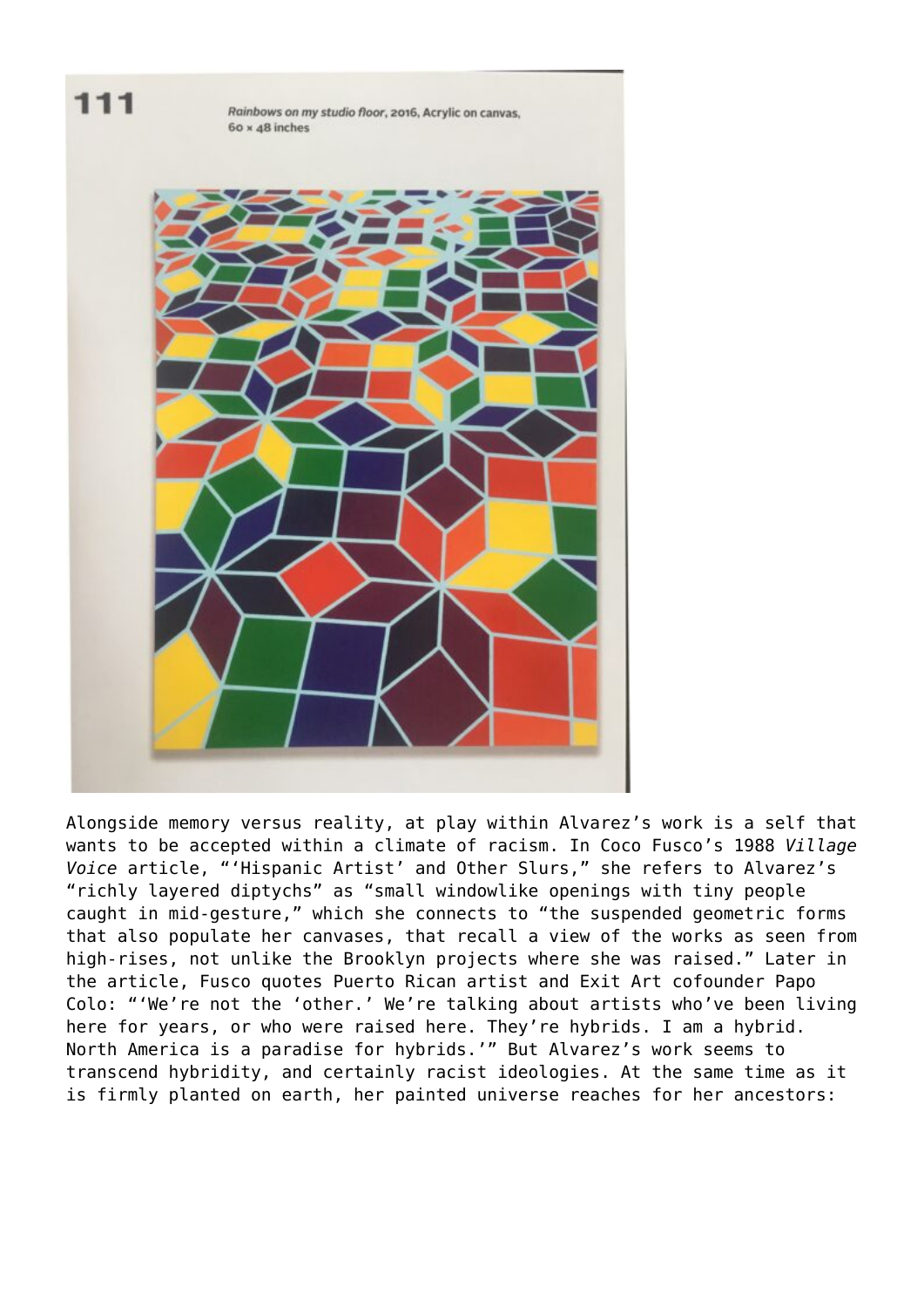

Daniel R. Quiles describes Alvarez's childhood as a "Nuyorican" community of people born in the New York metropolitan area to a generation of Puerto Rican parents. Quiles recounts how Alvarez's mother and father met: they "fell in love on the plane where her father was serving as her mother's escort during her migration to New York." And so Alvarez herself contains a geopolitical and geosocietal duality, a hybrid landscape borne in her dreaming father: